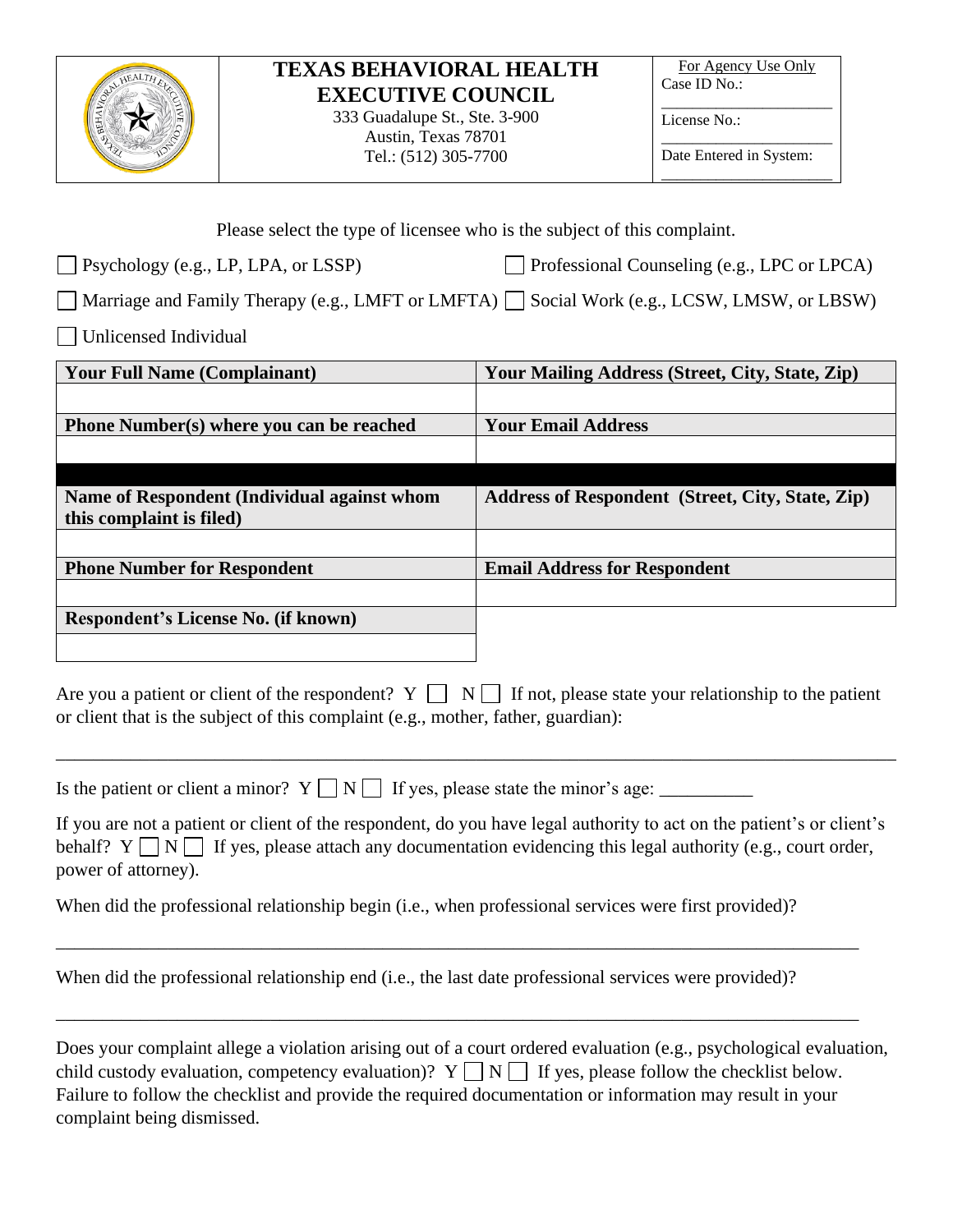Does your complaint allege a violation arising out of court ordered therapy or parenting facilitator services?  $Y \cap N \cap I$  If yes, please follow the checklist below. Failure to follow the checklist and provide the required documentation or information may result in your complaint being dismissed.

Does your complaint allege a violation of a court order?  $Y \cap N \cap I$  If yes, please follow the checklist below. Failure to follow the checklist and provide the required documentation or information may result in your complaint being dismissed.

Does your complaint relate to an evaluation or educational placement of a student in school?  $Y \cap N \cap I$  If yes, please follow the checklist below. Failure to follow the checklist and provide the required documentation or information may result in your complaint being dismissed.

# **Written Narrative Describing Violation(s)**

Please attach a written narrative to this form stating why you believe a violation has occurred, and be sure to include all documents and materials you believe to be important to the investigation of your complaint. Please be as specific as possible by providing dates, places, times, etc. It is also important to identify any witness(es) who may have first-hand knowledge of the event(s) you have described. If possible, witness should be identified by name, address and phone number.

**NOTE:** All documents and materials gathered by or submitted to the Council during the course of an investigation are confidential and will not be returned once the complaint is resolved. Thus, complainants are encouraged to keep original documents and submit only copies.

### **Authorization for Release of Information**

I acknowledge and understand that by filing this complaint, I am giving the Council, which includes its Enforcement and Legal Divisions, permission to inquire into information that is normally held confidential. In addition, I further understand that by signing this complaint, I am giving the Council permission to release and reveal my identity, as the person who filed the complaint, to the respondent, named herein, and any other person necessary for the investigation and prosecution of this complaint.

I hereby authorize the respondent to release and disclose to the Council, any and all protected health information, correspondence, and other individually identifiable health information concerning (name of Patient or Client) \_\_\_\_\_\_\_\_\_\_\_\_\_\_\_\_\_\_\_\_\_\_\_\_\_\_\_\_\_\_\_\_\_\_\_\_\_\_\_\_\_\_\_\_, for use by the Council in this investigation.

**NOTE:** The Council is not a covered entity under HIPAA. The Council is, however, required by Chapter 181 of the Health and Safety Code and Section 507.205 of the Occupations Code to protect the privacy of patient health information and to provide this notice. This investigation may require that records be disclosed to agency staff and officials, other state agencies, members of the legislature or their staff, outside experts, and other parties or participants in an administrative hearing or court proceeding regarding your complaint.

\_\_\_\_\_\_\_\_\_\_\_\_\_\_\_\_\_\_\_\_\_\_\_\_\_\_\_\_\_\_\_\_\_\_\_\_\_

\_\_\_\_\_\_\_\_\_\_\_\_\_\_\_\_\_\_\_\_\_\_\_\_\_\_\_\_\_\_\_\_\_\_\_\_\_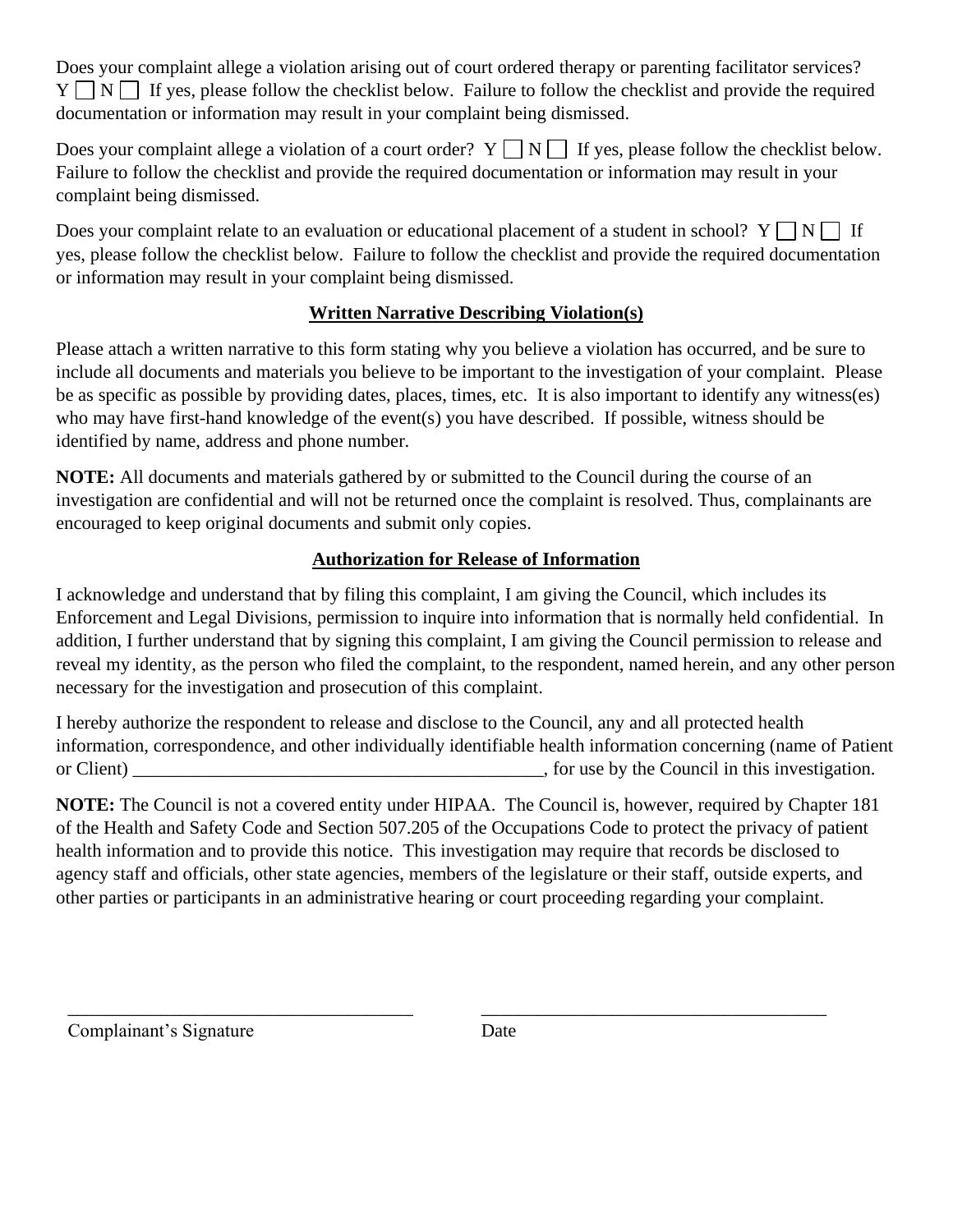Mail or email your complaint and supporting documentation to:

Texas Behavioral Health Executive Council Attn: Enforcement Division 333 Guadalupe St., Ste. 3-900 Austin, Texas 78701 Enforcement@bhec.texas.gov

#### **Checklist for Complaints Involving Court Ordered Evaluations**

Complaints arising out of a court ordered evaluation must include the following information or an explanation as to why the information is not available:

- 1. A copy of the court order appointing the licensee to conduct the evaluation, or alternatively, a transcript or excerpt therefrom or written statement from an attorney-of-record in the case reflecting the licensee's appointment;
- 2. A copy of the licensee's expert report, or a statement that no such report was produced or provided;
- 3. A copy of any judgment, final order, or dismissal entered by the trial court; and
- 4. A copy of any documents provided by the licensee describing the costs of services, the nature of the services provided, as well as any limitations associated with those services, or a statement that no such documents were provided.

Additionally, complainants must show at least one of the following before the complaint will be investigated:

- 1. The respondent was disqualified or struck as an expert witness by the trial court;
- 2. The respondent's opinion or inferences (i.e. testimony or report) complained of were ruled inadmissible by the trial court;
- 3. A written report by a qualified expert that explains the manner in which the respondent's opinion or report failed to meet the requirements of the applicable law;
- 4. A letter from an attorney reflecting an opinion as to the manner in which the respondent's opinion or report failed to meet the requirements of the applicable law; or
- 5. The agency would be likely to prevail at a hearing before SOAH based upon the information provided.

# **Checklist for Complaints Involving Court Appointed Therapists or Parenting Facilitators**

Complaints arising out of court ordered therapy or parenting facilitator services must include the following information or an explanation as to why the information is not available:

- 1. Documentation (e.g., a court order, docket sheet, transcript from the proceedings, a letter from an attorney involved in the case) reflecting the licensee's appointment in the case;
- 2. A copy of any documents provided by the licensee describing the costs, nature, or limitations of the services to be provided, or a statement that no such documents were provided; and
- 3. A statement from the complainant or a letter from an attorney involved in the case confirming the licensee's appointment in the case has been concluded or terminated.

#### **Checklist for Complaints Involving Violations of Court Orders**

Complaints arising out of a licensee's violation of a court order must include the following information:

- 1. A certified copy of the court order violated by the respondent; and
- 2. A certified copy of the judgement, order, or minutes of the court reflecting a finding of violation by the respondent.